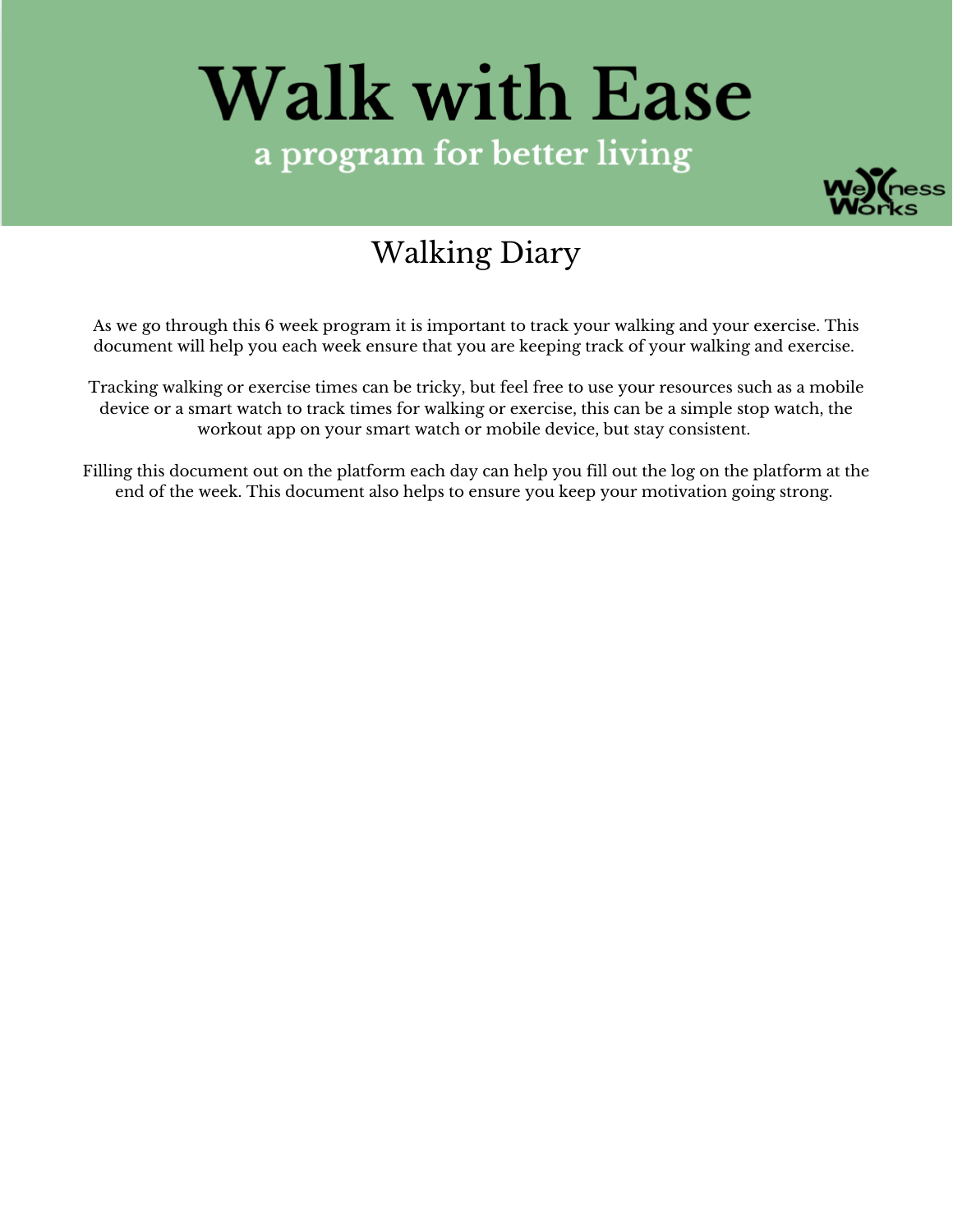|           | Goal: __ total minutes or __ total distance for the week. How did I do each day? |
|-----------|----------------------------------------------------------------------------------|
| Sunday    |                                                                                  |
| Monday    |                                                                                  |
| Tuesday   |                                                                                  |
| Wednesday |                                                                                  |
| Thursday  |                                                                                  |
| Friday    |                                                                                  |
| Saturday  |                                                                                  |
|           | What's helping me to keep walking?                                               |
|           |                                                                                  |
|           | What's been a challenge for me to keep walking?                                  |
| it?       | What information do I need to help me handle the challenges and where can I get  |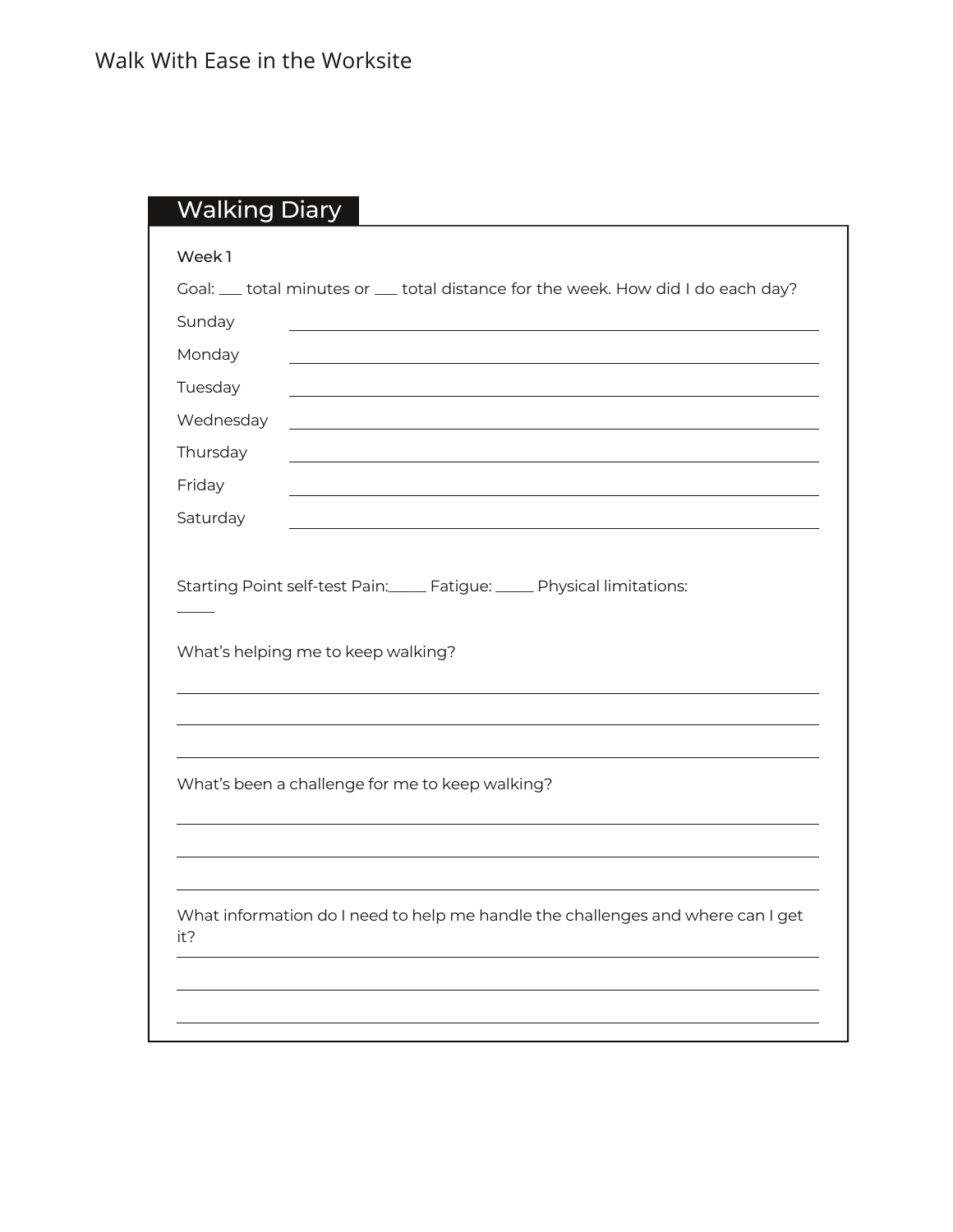| Week 2    |                                                                                  |
|-----------|----------------------------------------------------------------------------------|
|           | Goal: __ total minutes or __ total distance for the week. How did I do each day? |
| Sunday    |                                                                                  |
| Monday    |                                                                                  |
| Tuesday   |                                                                                  |
| Wednesday |                                                                                  |
| Thursday  | <u> 1989 - Johann Stein, fransk politik (f. 1989)</u>                            |
| Friday    |                                                                                  |
| Saturday  |                                                                                  |
|           |                                                                                  |
|           | This week I chose this as my fitness measure:                                    |
|           |                                                                                  |
|           | What's helping me to keep walking?                                               |
|           |                                                                                  |
|           |                                                                                  |
|           |                                                                                  |
|           | What's been a challenge for me to keep walking?                                  |
|           |                                                                                  |
|           |                                                                                  |
|           |                                                                                  |
| it?       | What information do I need to help me handle the challenges and where can I get  |
|           |                                                                                  |
|           |                                                                                  |
|           |                                                                                  |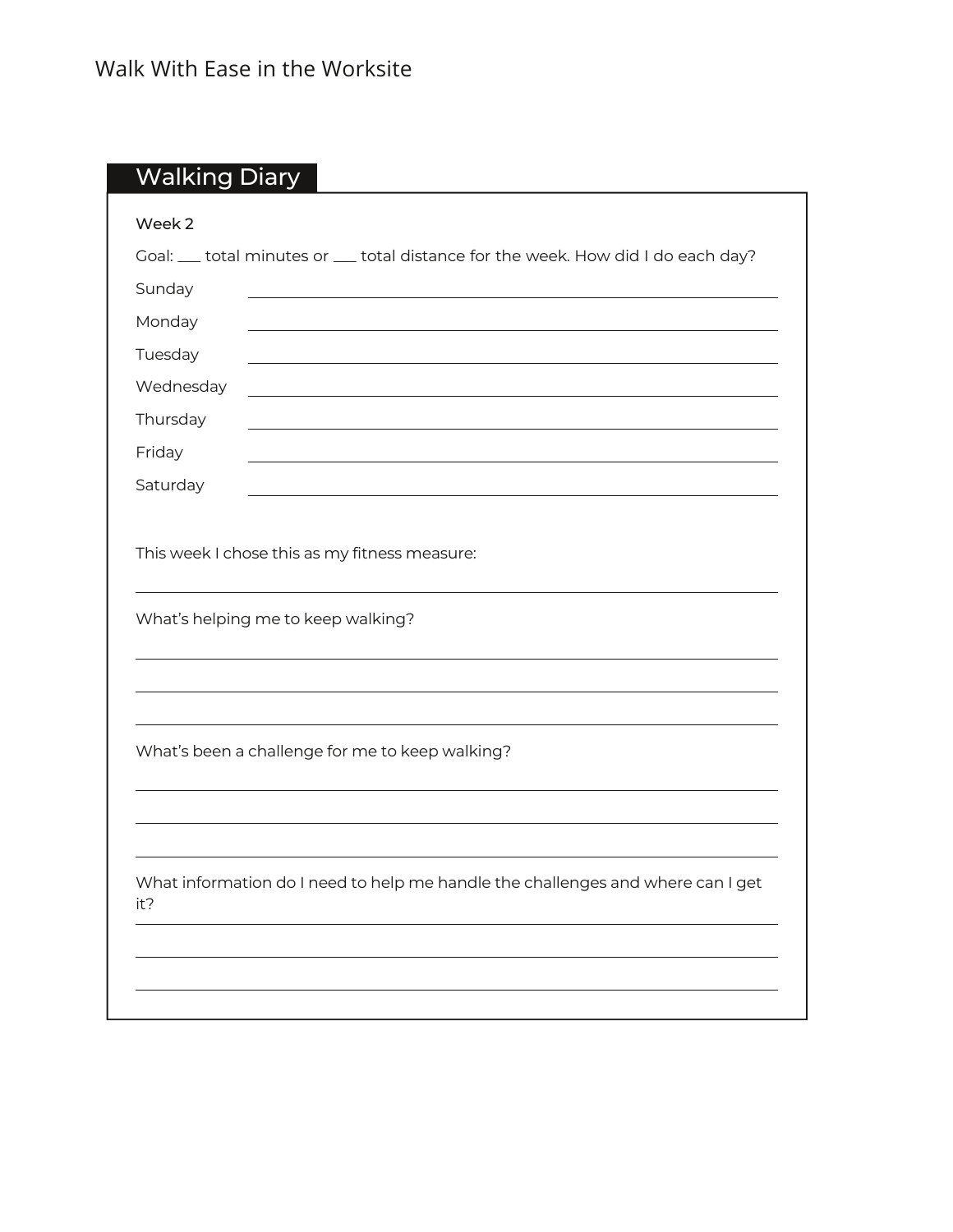| Week 3                  |                                                                                  |
|-------------------------|----------------------------------------------------------------------------------|
|                         | Goal: __ total minutes or __ total distance for the week. How did I do each day? |
| Sunday                  |                                                                                  |
| Monday                  |                                                                                  |
| Tuesday                 |                                                                                  |
| Wednesday               |                                                                                  |
| Thursday                |                                                                                  |
| Friday                  |                                                                                  |
| Saturday                |                                                                                  |
|                         | What's been a challenge for me to keep walking?                                  |
|                         |                                                                                  |
| it?                     | What information do I need to help me handle the challenges and where can I get  |
| Do I remember to reward |                                                                                  |
| myself?                 |                                                                                  |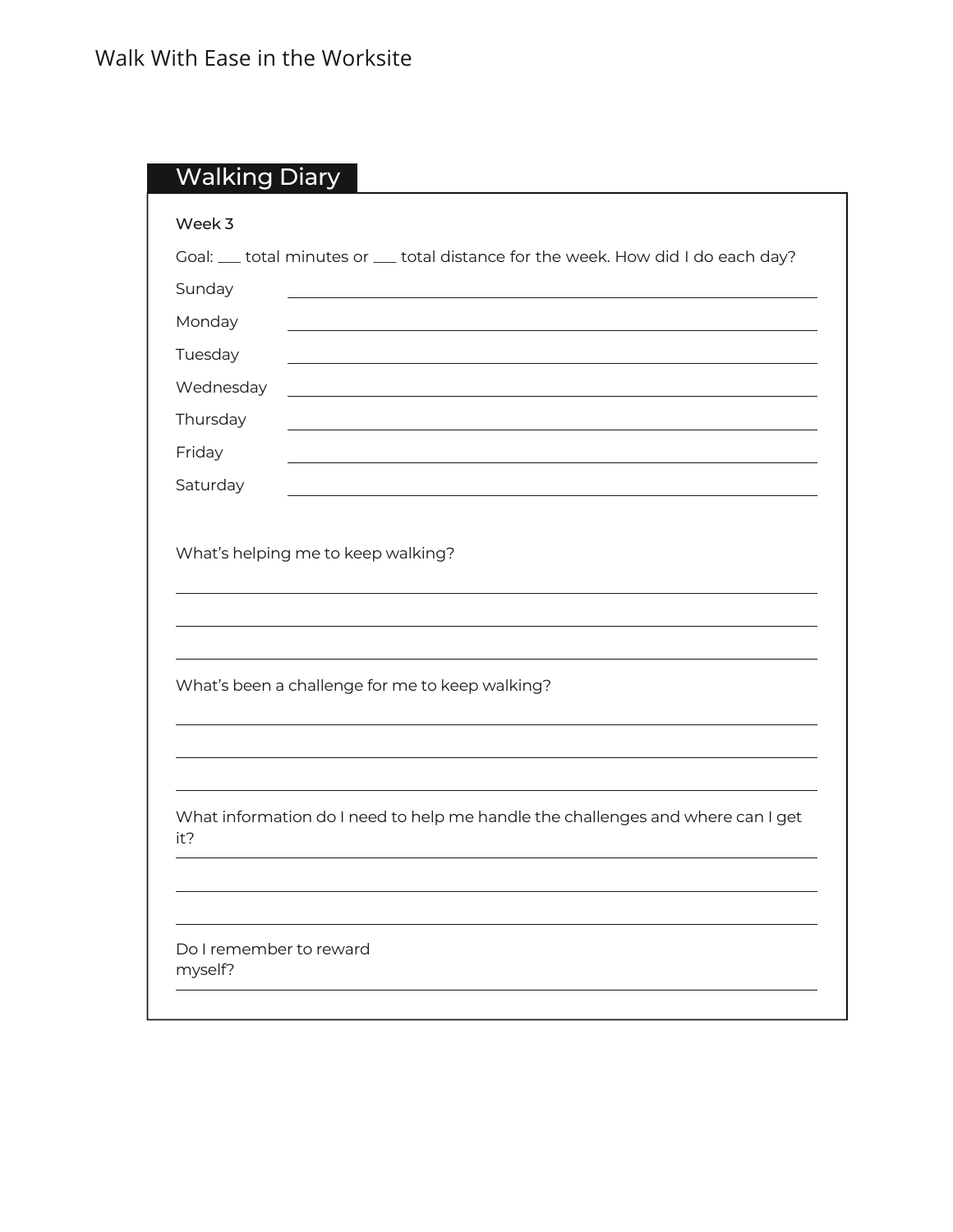| Week 4                   |                                                                                                                       |
|--------------------------|-----------------------------------------------------------------------------------------------------------------------|
|                          | Goal: __ total minutes or __ total distance for the week. How did I do each day?                                      |
| Sunday                   |                                                                                                                       |
| Monday                   |                                                                                                                       |
| Tuesday                  | <u> 1989 - Johann Stoff, deutscher Stoff, der Stoff, der Stoff, der Stoff, der Stoff, der Stoff, der Stoff, der S</u> |
| Wednesday                | <u> 1989 - Johann Stoff, Amerikaansk politiker († 1908)</u>                                                           |
| Thursday                 | <u> 1989 - Johann Barbara, martxa alemaniar arg</u>                                                                   |
| Friday                   |                                                                                                                       |
| Saturday                 |                                                                                                                       |
|                          |                                                                                                                       |
| Now my fitness level is: |                                                                                                                       |
|                          |                                                                                                                       |
|                          | What's helping me to keep walking?                                                                                    |
|                          |                                                                                                                       |
|                          |                                                                                                                       |
|                          |                                                                                                                       |
|                          | What's been a challenge for me to keep walking?                                                                       |
|                          |                                                                                                                       |
|                          |                                                                                                                       |
|                          |                                                                                                                       |
| it?                      | What information do I need to help me handle the challenges and where can I get                                       |
|                          |                                                                                                                       |
|                          |                                                                                                                       |
|                          |                                                                                                                       |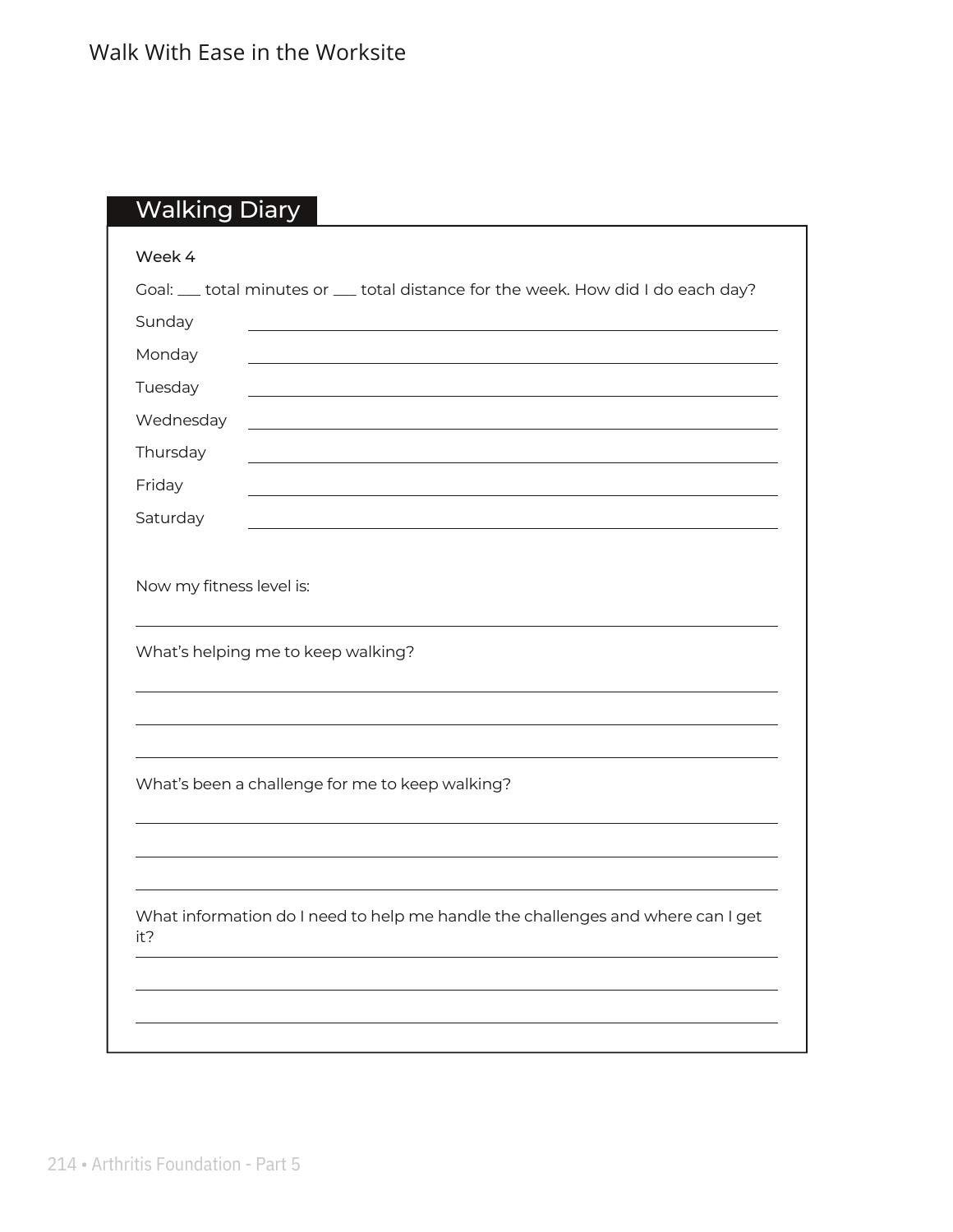|           | Goal: __ total minutes or __ total distance for the week. How did I do each day? |
|-----------|----------------------------------------------------------------------------------|
| Sunday    |                                                                                  |
| Monday    |                                                                                  |
| Tuesday   |                                                                                  |
| Wednesday |                                                                                  |
| Thursday  |                                                                                  |
| Friday    |                                                                                  |
| Saturday  |                                                                                  |
|           |                                                                                  |
|           | What's been a challenge for me to keep walking?                                  |
|           |                                                                                  |
| it?       | What information do I need to help me handle the challenges and where can I get  |
|           |                                                                                  |
|           |                                                                                  |
|           |                                                                                  |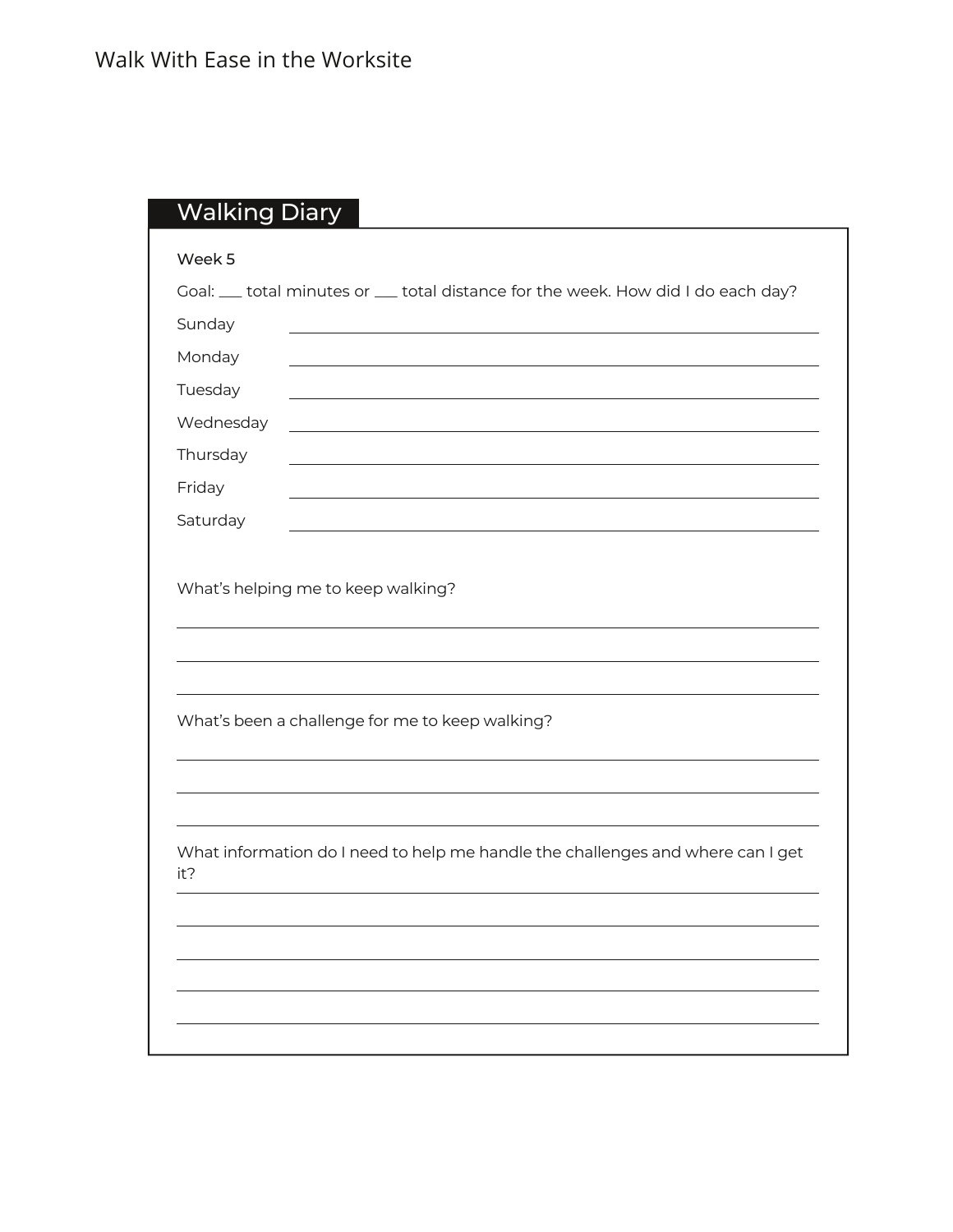| Week 6                                                                                                 |
|--------------------------------------------------------------------------------------------------------|
| Goal: __ total minutes or __ total distance for the week. How did I do each day?                       |
| Sunday                                                                                                 |
| Monday                                                                                                 |
| Tuesday                                                                                                |
| Wednesday                                                                                              |
| Thursday                                                                                               |
| Friday                                                                                                 |
| Saturday                                                                                               |
| Ending Point self-test Pain: Fatigue: U.S. Physical limitations: U.S. 2014<br>Now my fitness level is: |
| What's helping me to keep walking?                                                                     |
| What's been a challenge for me to keep walking?                                                        |
| What information do I need to help me handle the challenges and where can I get<br>it?                 |
| Did I remember to reward<br>myself?                                                                    |